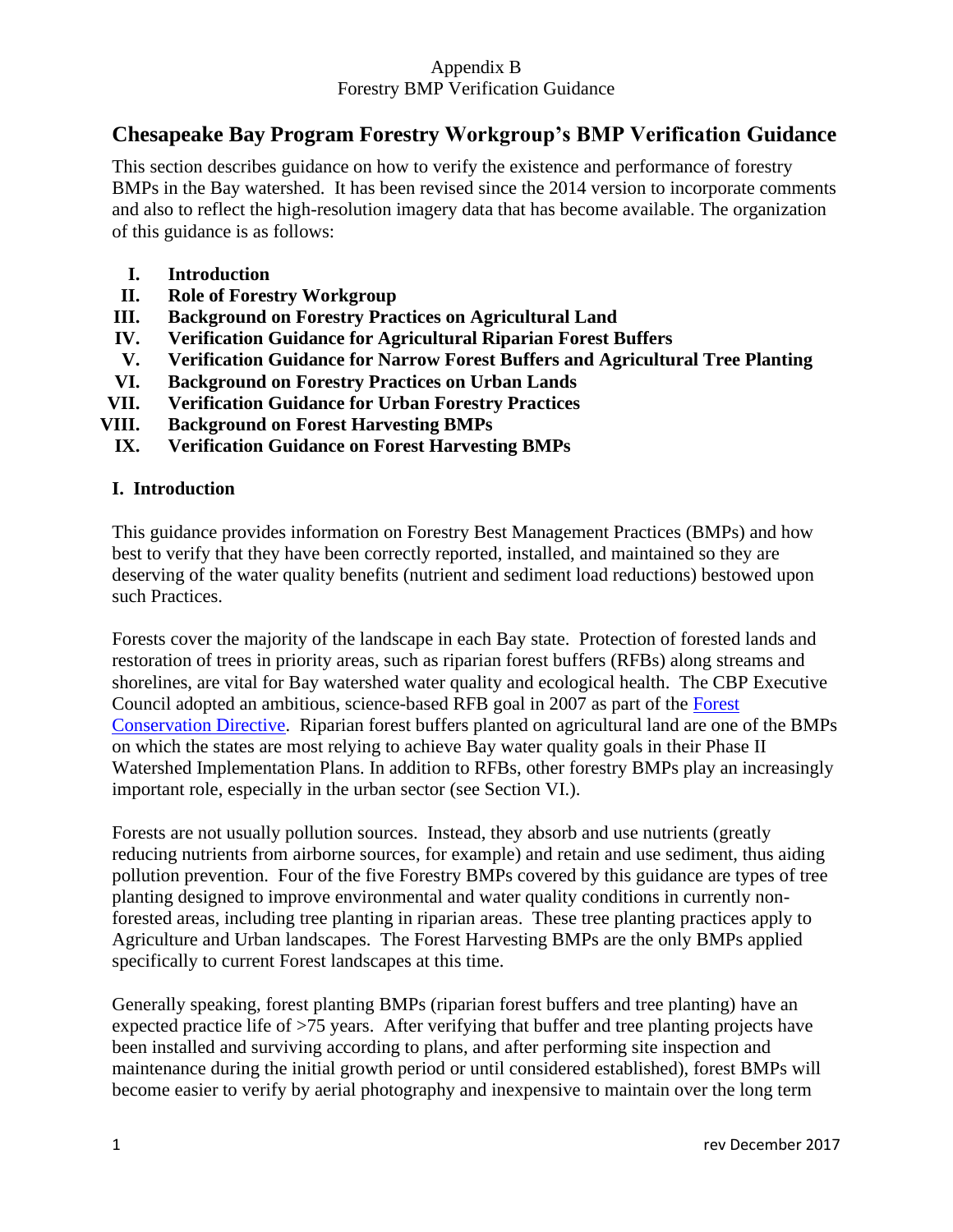compared with other types of BMPs. Once the tree planting is established, the principal remaining concern is whether effectiveness of buffers will be undermined by concentrated flow or channelization circumventing the benefits of the buffer.

The seven forestry BMPs for which verification guidance is presented are: a) agricultural riparian forest buffers; b) narrow agricultural buffers; c) agricultural tree planting; d) expanded tree canopy; e) urban forest planting; f) urban riparian forest buffers; and g) forest harvesting BMPs. This guidance is for use by the Chesapeake Bay states and, in general applies to federal installations as well, so they may use it to write Protocols for Verification.

Verification guidance for one practice, "Forest Conservation," was not developed because it's use in Phase 6 is under review. This practice was historically credited for reducing the amount of land developed and the reforestation mandated by the Maryland Forest Conservation Act.

The Forestry Workgroup is mindful of the extensive resources needed to support BMP verification, and fully supports the "verification intensity" concept recommended by the CBP-VRP (2013). The intensity of verification efforts should be in direct proportion to contribution that a BMP makes to overall TMDL pollutant reduction in a state's Watershed Implementation Plan. The basic notion is to prioritize local and state verification resources on the BMPs that produce the greatest modeled load reduction in each state as reported in their annual progress runs to CBP. The converse also applies: less verification resources should be devoted to BMPs that make minor contributions to overall load reductions.

# **II. Role of the Forestry Workgroup in Verification**

Since the late 1990s, the Forestry Workgroup has worked with Bay states to improve tracking and implementation of the oldest and most important BMP for water quality improvement: riparian forest buffers on agricultural lands. Bay watershed state forestry agencies are involved to varying degrees in inspecting newly-installed buffers and providing guidance and assistance for other forest restoration activities. When the Workgroup reviewed jurisdictions' tracking practices for all forestry BMPs in a December 2011 workshop, it saw a notable disparity in how and whether jurisdictions collected BMP implementation data. For example, regulation and oversight of forest harvesting vary considerably among states. Urban forestry BMPs (urban riparian buffers and expanded tree canopy) have only recently begun to be reported regularly by jurisdictions, despite having been defined Bay Program practices for over 10 years.

Seeing the disparities, the Forestry Workgroup was primed to work on BMP verification and more consistent BMP tracking in 2012. The Workgroup responded to the Water Quality Goal Implementation Team's request to develop guidance for verifying BMPs as part of the CBP's overall initiative to improve accountability of restoration practices. Multiple versions of the guidance were reviewed and discussed during Workgroup meetings in 2012 and 2013. The Expert Panels for Riparian Forest Buffers and Urban Tree Canopy provided input. In addition to BMP verification, the Forestry Workgroup tackled an even more difficult accounting issue: the extent to which agricultural riparian buffer planting has resulted in a net gain of forest buffers watershed-wide, given the loss of riparian forest to development or reversion to farming.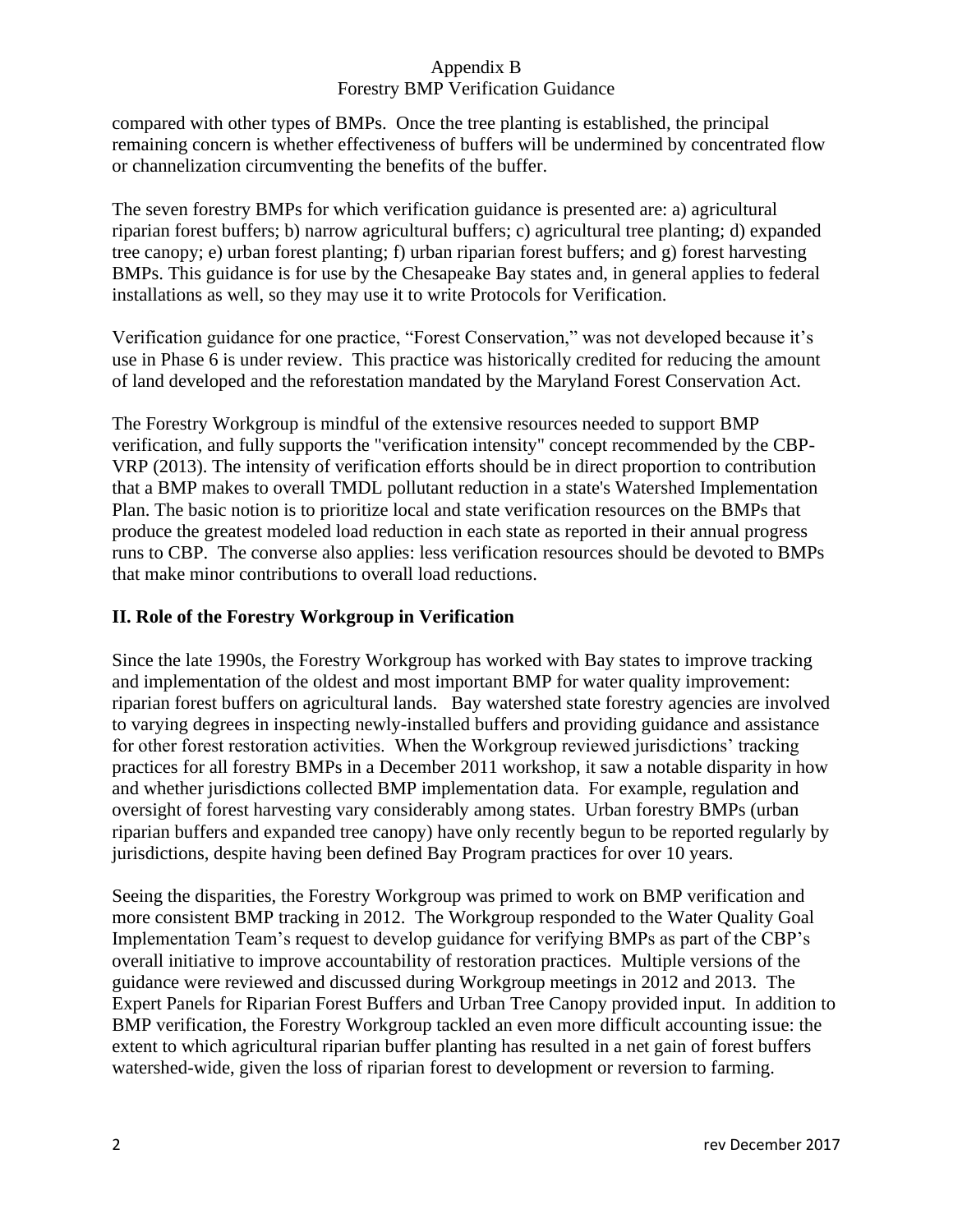The process was aided by interactions with the Agriculture and Stormwater Workgroups, who are keenly interested in forestry practices taking place on agricultural and urban lands. These Workgroups have agreed that the Forestry Workgroup should develop technical verification definitions and guidance for forestry practices which supplement the general verification guidance they produce. In particular, the Forestry Workgroup guidance goes beyond that guidance to focus on net gain in riparian forest buffers and tree cover.

# **III. Background on Forestry BMPs Implemented on Agricultural Lands**

Agricultural riparian forest buffers and tree planting are most often implemented in the Chesapeake Bay watershed through the USDA and state agricultural cost-sharing programs. In fact, a single project may be funded by multiple agencies. Cost-shared project design and implementation are guided by technical standards, and there are verification programs already being implemented by the funding agencies. In some states, state forestry departments provide additional monitoring for agriculture cost-share projects involving tree planting.

Riparian forest buffers and tree planting may also be carried out voluntarily by a farmer at their own expense. To date, such projects are a small fraction of the total projects credited in the Chesapeake Bay Program, but there is a current initiative under the 2010 Chesapeake Executive Order Strategy to develop a program for recognizing and giving credit to voluntary agricultural BMPs, including forestry BMPs. The voluntary riparian buffer plantings reported to date have generally been orchestrated by large non-governmental organizations that regularly do this type of work with volunteers.

**Riparian Forest Buffer**: Agricultural riparian forest buffers are linear wooded areas along rivers, streams, and shorelines with at least 2 types of woody vegetation. Forest buffers help filter nutrients, sediments and other pollutants from runoff as well as groundwater. The recommended buffer width for agricultural riparian forest buffers is 100 feet, with acceptable widths from 35-300 feet. When both sides of a stream have a forest buffer, an additional 4% nitrogen reduction is assessed.

**Narrow Riparian Forest Buffer**: A planting of woody species that has a width of 10-35 feet. Narrow buffers receive the credit of conversion to forest.

**Tree Planting BMP**: Agricultural tree planting includes any tree planting on agricultural land, except those used to establish riparian buffers. Lands that are highly erodible or identified as critical resource areas are good targets for tree planting.

## **Current Procedures:**

The vast majority of forest practices on agriculture land are cost-shared conservation practices on agricultural land that are long-term in nature (once established, the practice often continues in perpetuity needing relatively little maintenance), and originate with a Conservation Reserve Enhancement Program (CREP) or Environmental Quality Improvement Practice (EQIP) contract. Procedures for approving contracted practices are established by USDA. Often, more than one agency has oversight of these agricultural tree planting practices, including the federal USDA's Farm Services Agency (FSA) and Natural Resources Conservation Service (NRCS),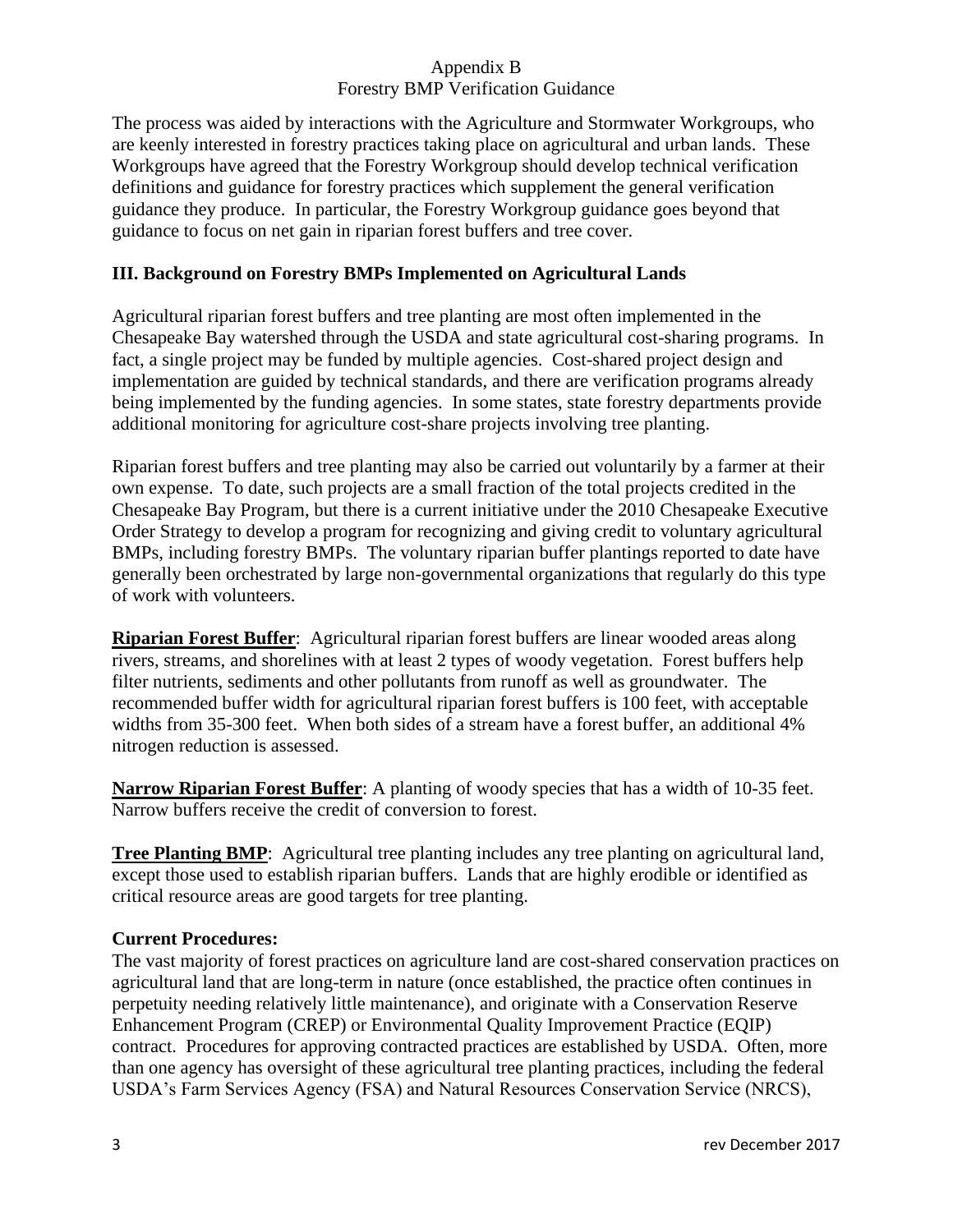state forestry, Conservation Districts, etc. For simplicity, and because roles vary from state-tostate, all those providing oversight of tree planting activities are referred to as CREP partners. For instance, FSA will keep contracts for CREP, a forestry agency will write a planting plan and check for compliance, and a technical service providing agency may make multiple site visits and have landowner contact. Sometimes multiple databases track the same practice.

Until now, agricultural tree planting has not been a commonly-reported practice to the Bay Program. However, there are new and expanding opportunities through agroforestry to plant trees on agricultural land. Agroforestry is the intentional mixing of trees and shrubs into crop and animal production systems for environmental, economic, and social benefits, and includes practices such as windbreaks, silvopasture, and alley cropping.

Procedures on how to establish a riparian forest successfully are well-documented (for example, MD DNR 2005). It starts with a conservation or planting plan designed by a knowledgeable professional. Aspects of a good plan include: species selection, site preparation, and spacing of trees, among other factors. Forest buffer plantings almost always use tree shelters (e.g. 98% of the time in VA) to protect against herbivory. Shelters increase survival from 12% (no shelter) to 74% (with 4-foot shelter). Herbicide treatment is also highly recommended. Some of the trees planted are expected to perish but most must survive or be replanted to comply with contractual specifications. Repeated visits are made during establishment.

After establishment, a buffer planting may need additional maintenance to be fully functional. Adverse impacts include excessive traffic, livestock or wildlife damage, fire, pest or invasive plant infestations, and concentrated or channelized flows. The NRCS standard for this practice (Code 391) says the buffer will be inspected periodically and protected from these impacts. Maintenance is the responsibility of the landowner, and a portion of the public funding provided to the landowner is designated for maintenance expenses.

Below is the current protocol for verifying contractual agreements in CREP:

- A. Verify Planting Establishment
	- i. According to program rules, NRCS or other CREP partner confirms establishment on 100% of sites between 0.5-4 years after planting. If the site visit determines that the practice has not yet been established, replanting is usually required to get the buffer up to standard, and further site visits may be needed until the replanting is established. If the buffer never becomes established, it is taken out of contract.
	- ii. Some states include detailed monitoring of plantings. Virginia CREP partners - VA Department of Forestry is the primary forestry technical expert - visit every planting site 3 times and have routine documentation about species planted, survival rate, and other issues. This is a recommended practice that not only ensures survival but contributes valuable information for future plantings (adaptive management).
- B. Spot-check Plantings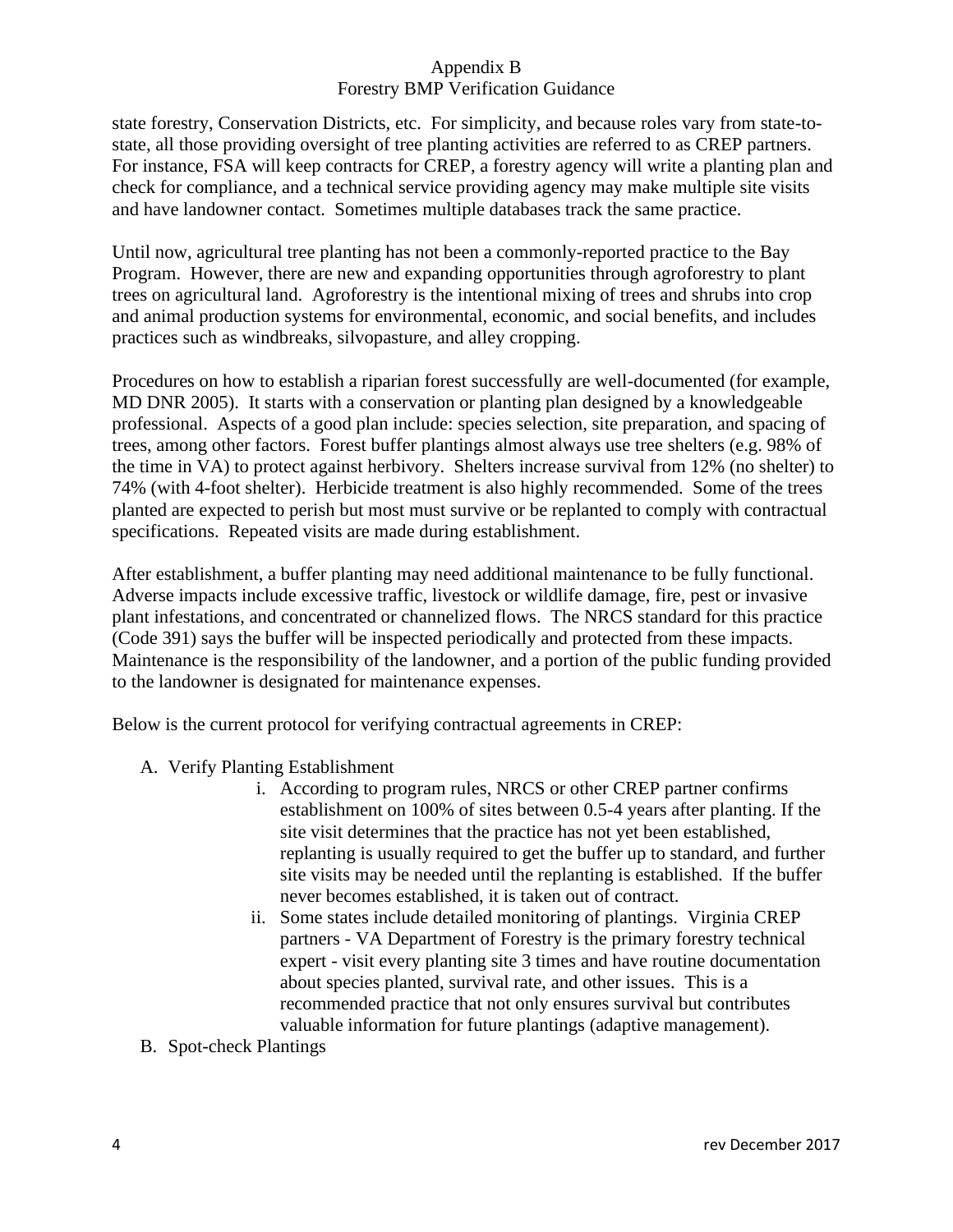- i. After the practice has been reported as established, USDA has a standard practice of compliance checks on a portion of all contracts; the requirement is for 10% of practices be spot-checked each year.
- ii. State agriculture conservation programs that provide a portion of CREP cost-share may have additional verification requirements, for example, VA DCR requires spot checks on 5% of practices under contract each year throughout their lifespan.

## C. Tracking

Data submitted to the National Environmental Information Exchange Network (NEIEN)/Chesapeake Bay (CB) model will be used to report annual progress. These data include acres of practice, but do not include width of practice. The water quality benefits ceded riparian buffers in the scientific record, as documented in the Expert Panel report, credits this practice so long as they are relatively wide (average of ~100 feet wide). Therefore, the NEIEN data will need to be supplemented with data that suggest new buffers are sufficiently wide.

A jurisdiction wanting to take advantage of the additional nitrogen reduction of 4% when a buffer is on both sides of a stream, needs to document this in NEIEN. There is a "normal" or "one-sided" buffer that does not have trees on the opposite side of the stream. And there is the "double" or "two-sided" buffer that has trees on the opposite side. Only one of these double buffers needs to be newly established to get the additional credit, and only the newly-established acres are counted.

## **IV. Verification Guidance for Agricultural Riparian Buffers**

1. *Verification methods for cost-shared agricultural riparian forest buffers will utilize and build upon the verification programs already implemented for cost-share contracts.*

- Confirm with partners the protocol currently in place for verifying establishment of newly-planted buffers are consistent with rules for the practice.
- Continue established protocol that includes visiting each site to develop the conservation/planting plan. Potential problems on or near the site should be documented. After establishment, each buffer site should be visited a  $2<sup>nd</sup>$  time to address any problems. The minority of buffers that are cost-shared using other programs (e.g., EQIP) should follow the same protocol used for CREP buffers.
- A buffer can be credited (reported) when its installation according to plan is confirmed.
- Reporting jurisdictions will have data indicating the average width of new buffers is near 100' minimum. The width refers to only one side of the stream.

### *2. Inspections are critical: a) to ensure riparian forest buffers become established effectively; and b) to verify that channelization is not occurring, and trees are getting the required maintenance.*

• After establishment is verified per contractual procedures, proceed with periodic inspections (spot checks) to see how well maintenance issues are being addressed by the landowner. Currently, approximately 10% of contracted practices are spot-checked. But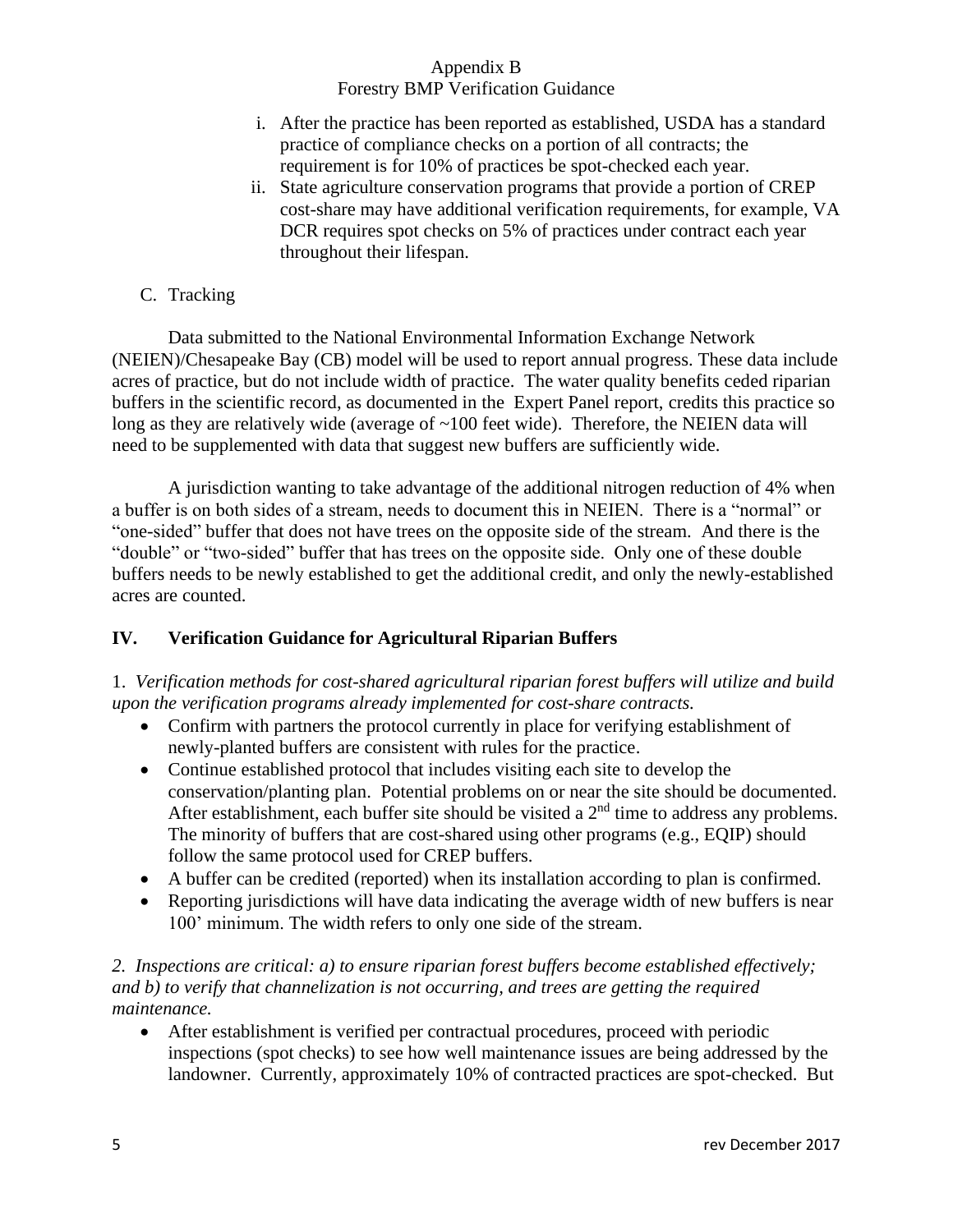additional spot checks are needed to ensure that impacts do not threaten the performance of the buffer.

- States should be confident that water quality impacts are being avoided in the most likely places. Statistical sampling is recommended as a targeted and cost-effective means to have confidence that maintenance is happening effectively. Sampling design should focus on common and specific maintenance issues that have the most potential to impact water quality, such as channelization/concentrated flows. For instance, to protect from concentrated flows, a stratified sampling design could look at all buffer sites that are on slopes of 7% or greater –i.e., where the impact is most likely to occur.
- States should describe how they plan to conduct follow-up checks that go beyond the 5-10% spot-checking that is the current practice for CREP.
- Ideally, additional plantings to be spot-checked for maintenance would occur between establishment and re-enrollment when there are fewer programmed inspections. Most maintenance issues are easily detected, and state protocols should describe typical maintenance violations that need to be checked. If statistical sampling design help is not available, states can recommend other means of spot-checking to reach a sufficient confidence level of survival.
- *3. Need for sufficiently wide buffers.*
	- An average minimum width of 100' is required.
	- This width should be measured and reported annually or bi-annually either in NEIEN or to the Forestry Workgroup.
	- If a state average is 75' or less for 2 reporting cycles, a reduced efficiency of 20% should be applied.

*4. Special attention is needed toward the end of contract life (between 10-15 years), to determine if re-enrollment can and will occur, or if the buffer will be maintained voluntarily without a contract. If there is no survey or confirmation that the buffer is on the landscape, it must be removed from NEIEN.*

- This action is recommended to encourage the continence of cost-shared buffers. For simplicity, there are three scenarios that matter when a contract is ending: 1) the landowner re-enrolls the buffer into another 15-year contract; 2) the landowner does not re-enroll, but plans to keep the buffer; or 3) the landowner does not re-enroll and plans to get rid of the buffer. Actions taken now by partners can lead to: more landowners being in the re-enrollment category (#1), and an understanding of what to expect for those lands coming out of contract (#2 or #3). To re-enroll, CREP partners must determine that the buffer still meets the practice standards (survival/stocking rate). To facilitate the reenrollment process (and thus retain functioning buffers), the following actions are recommended:
	- a. Partners conduct outreach/technical assistance to all landowners with expiring contracts.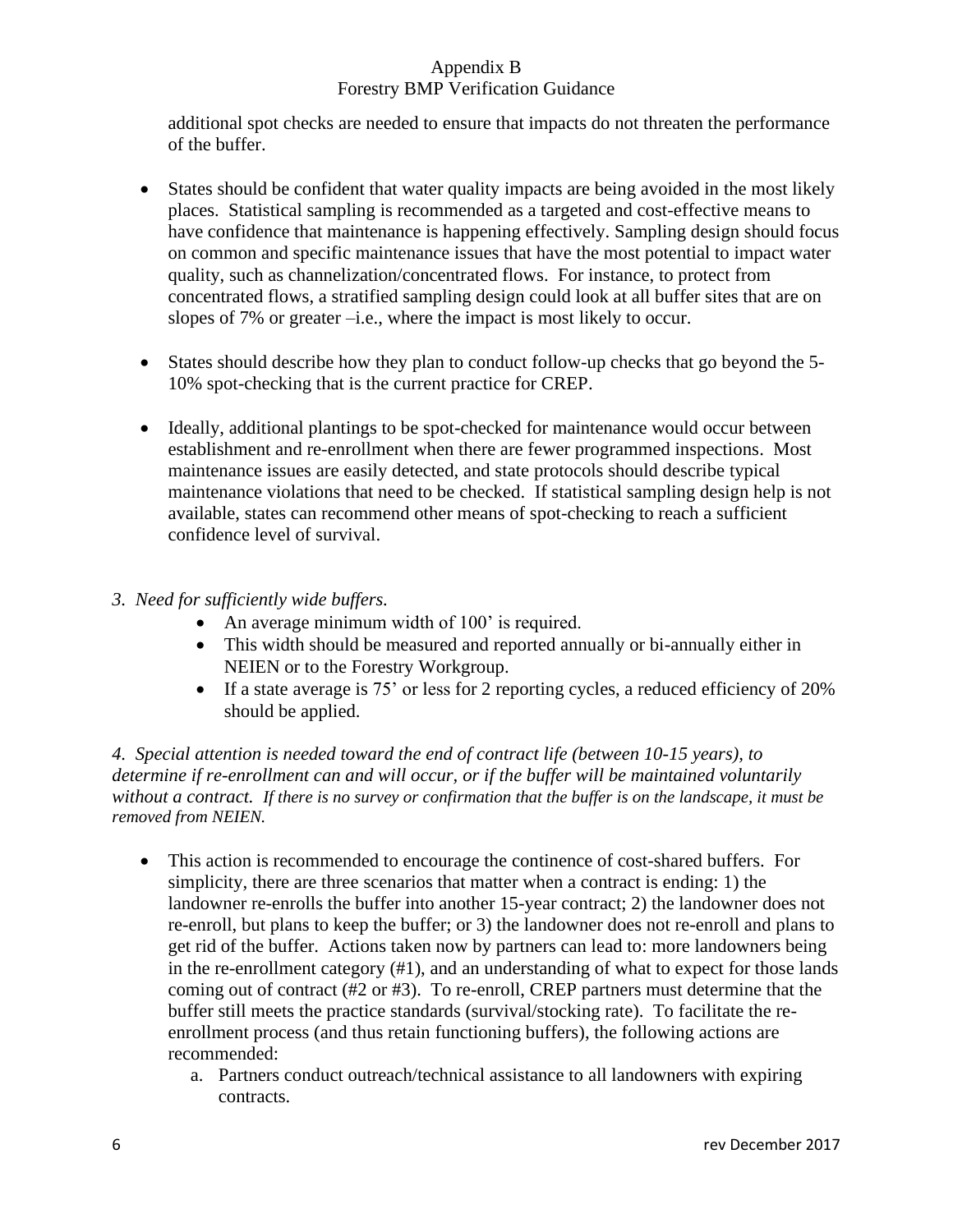- b. Partners field check buffer sites in the last 2-3 years of contract to assess whether buffers meet standards and will be continuing after contract expiration, either through re-enrollment in CREP or voluntary retention of buffer.
- c. Re-enrolled acres do not count as progress, but need to be re-entered into NEIEN.
- d. Acres not being re-enrolled: 1) can be re-entered into NEIEN if verified, 2) will be removed from NEIEN if not verified or if it does not meet practice standard.

*5. Implementation strategies should include approaches to conserve existing forest buffers to help ensure a net gain in overall buffers for a county or watershed segment. The following suggested actions support this:*

- Establish laws or ordinances that encourage conservation of existing buffers are in place.
- Conduct monitoring and maintenance on both newly planted buffers and also on existing buffers.
- Sample total buffer area periodically using high-resolution land-cover mapping. The gain or loss will be reflected in the regularly-updated land-use portion of the CB Model. This information will be used to cross-check what has been reported to the Model.

6. *Where agricultural riparian forest buffers are being planted voluntarily and without a contract, jurisdictions may give them credit without inspection, only if such plantings represent a small portion (5% or less) of the total acreage of buffer plantings reported in a given year.*

When more than 5% of annual riparian forest buffers for a jurisdiction in NEIEN are voluntary, the reporting agency should obtain information (e.g., description of the project plan and photographs) to verify that the buffer has been installed, and has the characteristics of an effective buffer (at least two tree species and a minimum width of 35'). In addition, it is suggested that similar verification procedures be used as for non-voluntary forest buffers practices.

# **V. Verification Guidance for Narrow Forest Buffers and Agricultural Tree Planting**

- *1. Verification methods for cost-shared narrow forest buffers and agricultural tree planting will utilize the verification programs already implemented for cost-share contracts.*
	- For purposes of verification, this practice will follow the BMP Verification Guidance and documentation put forth by the Agriculture Workgroup;
	- For tracking and crediting purposes, 100 trees will equate to one acre of agricultural tree planting practice; similarly, a narrow forest buffer should have at least 100 trees per acre;
	- For plantings over an acre, a forester-developed planting plan is recommended.

# **VI. Background on Forestry Practices on Urban Lands**

Bay jurisdictions have had urban forestry programs for the past  $\sim$  30 years, having been established after the 1978 Cooperative Forestry Assistance Act and other means. These programs provide assistance to improve the health of urban trees including tree planting and maintenance to ultimately expand the urban tree canopy. There are multiple grant opportunities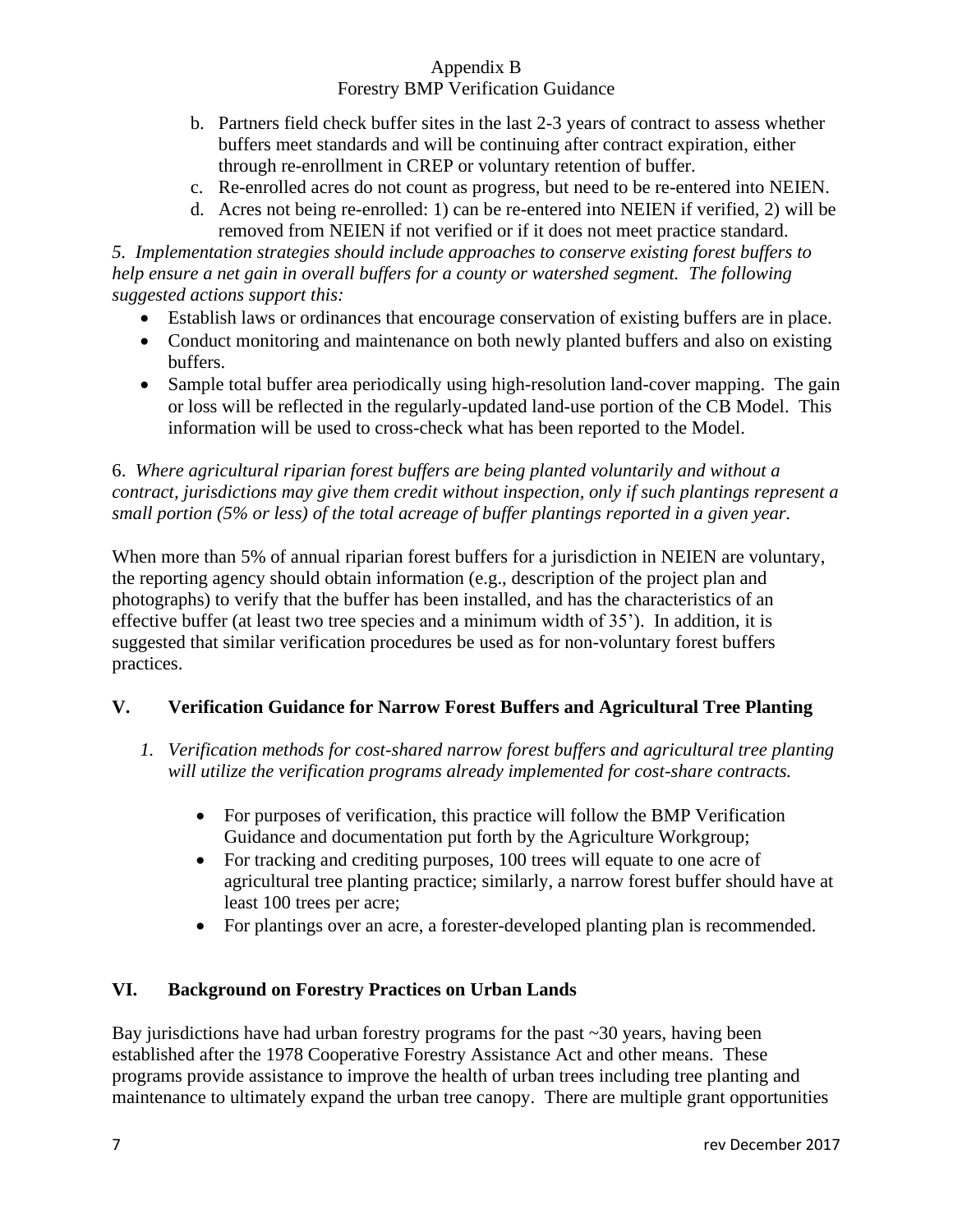in the Bay watershed to encourage the development of urban forestry programs and urban tree canopy expansion. In many cases, grassroots urban forest programs have developed because individuals and organizations realize the many benefits (water quality being one) that urban trees bring people and because the investment by the programs in planning and maintenance of trees has been shown to pay back in multiples.

Increasing tree cover in communities is one of the most sustainable and cost-effective practices to improve both societal well-being and the environment.

Tree planting can be a cost-effective way to meet regional air quality goals and is increasingly included in air quality improvement plans as a voluntary measure. In 2007, the Chesapeake Bay Executive Council committed to having 120 communities develop urban tree canopy expansion goals by 2020. The Chesapeake Bay Agreement of 2014 has a goal to plant 2,400 acres of urban forest by 2025. Urban forest buffer restoration is another practice that is increasing in importance: i.e., it has not been reported regularly in the past, but is expected to be a significant part of certain states WIPs.

Many localities in the watershed have had assessments done of their tree canopy and set goals to increase their urban tree canopy (Figure B-1). In recent years, the number of tools available for assessing and monitoring an urban canopy has soared, especially those using aerial imagery and software technology. In 2004, the Science and Technology Advisory Committee (STAC) held a workshop introducing these tools



**Figure 1. Urban tree canopy assessment status (2011) in the Chesapeake watershed.**

(STAC 2004). One leading program, the iTree suite of tools, is a free, peer-reviewed software suite from the USDA Forest Service that provides urban forestry analysis and benefits assessment tools. Even more basic is the use of Google Earth® imagery to view tree canopy.

The three urban forestry practices, Urban Tree Canopy Expansion, Urban Forest Planting, and Urban Riparian Forest Buffers, overlap with practices covered by the BMP Verification Guidance of the Urban Stormwater Workgroup. As noted in that guidance, the practices may be implemented as part of a program to meet regulatory requirements, such as Clean Water Act MS4 permits. Tree planting has received a boost as federal, state and local stormwater requirements have strengthened provisions for maintaining and restoring natural hydrologic conditions in developed and developing areas.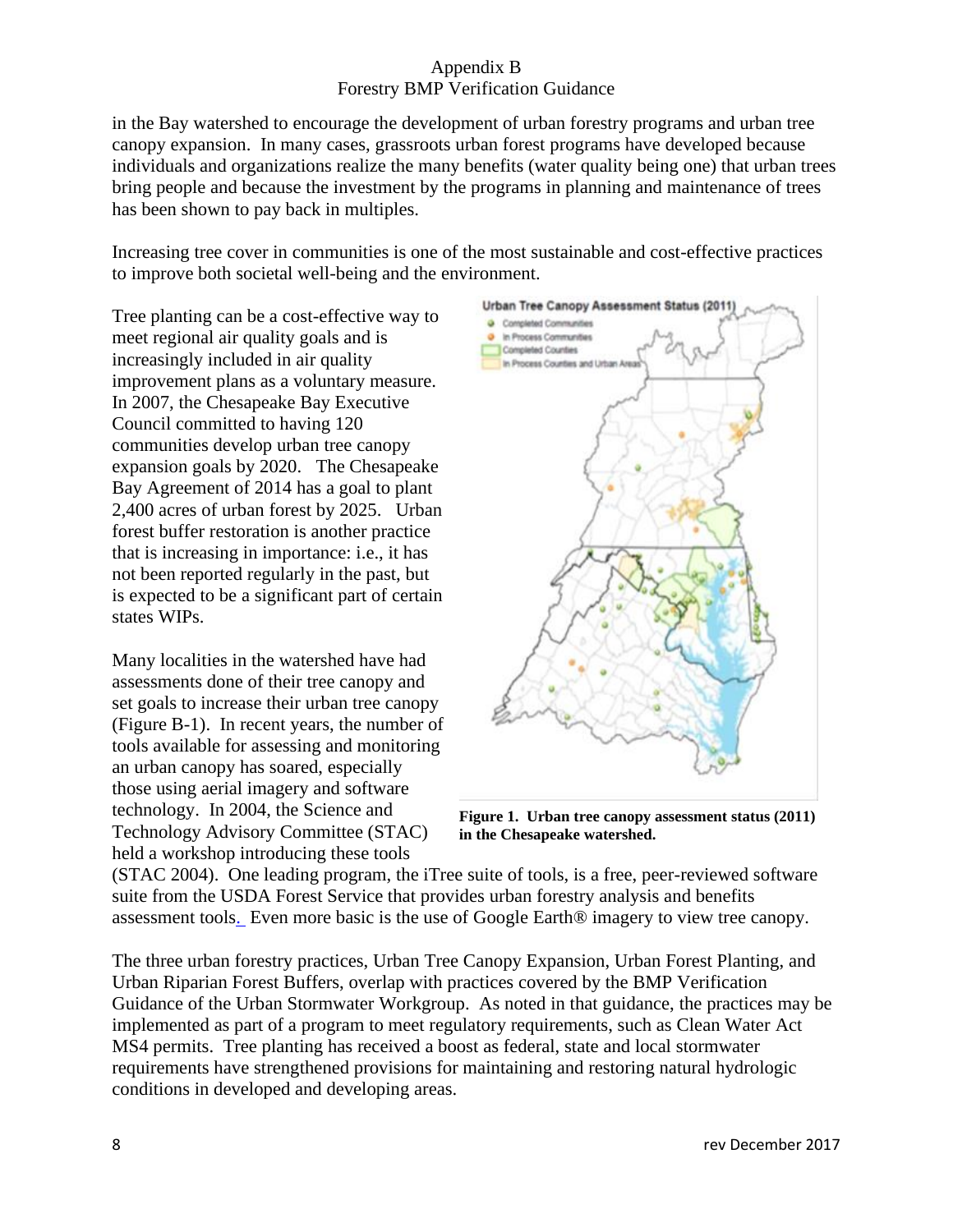**Urban Tree Canopy Expansion BMP Description** - The Urban Tree Canopy Expansion BMP covers tree plantings on developed land (turf grass or impervious) that result in an increase in tree canopy but are not intended to result in forest-like conditions. Urban tree canopy expansion includes the many dispersed tree planting activities that occur across the developed landscape over turf (e.g. parks, schools, yards) or impervious areas (e.g. street trees, parking lots). "Urban" is defined broadly to encompass all developed areas in urban/suburban/rural communities where turf grass and impervious surfaces (roads, buildings, parking lots, etc.) are the underlying land cover. The credit for the Urban Tree Canopy Expansion BMP is based on the number of individual trees planted which gets converted to equivalent acres in the BMP reporting database (NEIEN). The credit for this practice was recently updated (see [Expert Panel Report\)](http://www.chesapeakebay.net/documents/Urban_Tree_Canopy_EP_Report_WQGIT_approved_final.pdf). A credit of 144 ft<sup>2</sup> per tree planted is equivalent to 300 trees planted per acre; however this is not a planting density requirement. Thus, each newly planted tree that is reported converts 1/300 an acre of either turf or impervious to tree canopy land uses, which have lower pollutant loading rates. This BMP credit does not require trees to be planted in a contiguous area and assumes that the understory remains managed as turf or impervious surfaces.

There are several types of tree plantings which should not be reported using the Urban Tree Canopy Expansion BMP. For larger plantings in developed areas that are managed to create forest-like conditions/understory, use the Urban Forest Planting BMP. Tree plantings along streams and rivers with a minimum width of 35 ft. should be reported using the Urban Forest Buffer BMP. The water quality benefits of trees planted as part of a structural BMP (bioretention, enhanced tree pits) are captured separately through stormwater BMP reporting and should not be reported under Urban Tree Canopy Expansion. Finally, because this BMP is intended to capture the water quality benefits of expanded (i.e. additional) tree canopy, mitigation plantings which simply replace existing trees that have been removed should not be reported.

**Urban Forest Planting BMP Description**: The Urban Forest Planting BMP applies to tree planting projects in developed areas with the intent of establishing forest ecosystem processes and function. Trees are planted in a contiguous area according to a planting and maintenance plan that meets State or District of Columbia definitions for planting density and associated standards for establishing forest conditions, including no fertilization and minimal mowing as needed to aid tree and understory establishment. The credit for this BMP is based on a land use conversion from developed turf grass to forest, which has much greater pollutant load reduction benefits than the Urban Tree Canopy Expansion BMP. Local jurisdictions should consult with their State or District forestry agency to determine eligibility of tree planting projects for this credit.

**Urban Forest Buffer BMP Description:** Urban forest buffers are linear wooded areas planted along rivers and streams in developed areas that help prevent pollutants from reaching the stream. They also offer complementary benefits such as habitat, shading, recreation and urban beautification. The recommended buffer width is 100 feet, with a 35 feet minimum width. The BMP description does not specify technical details such as how many different species should be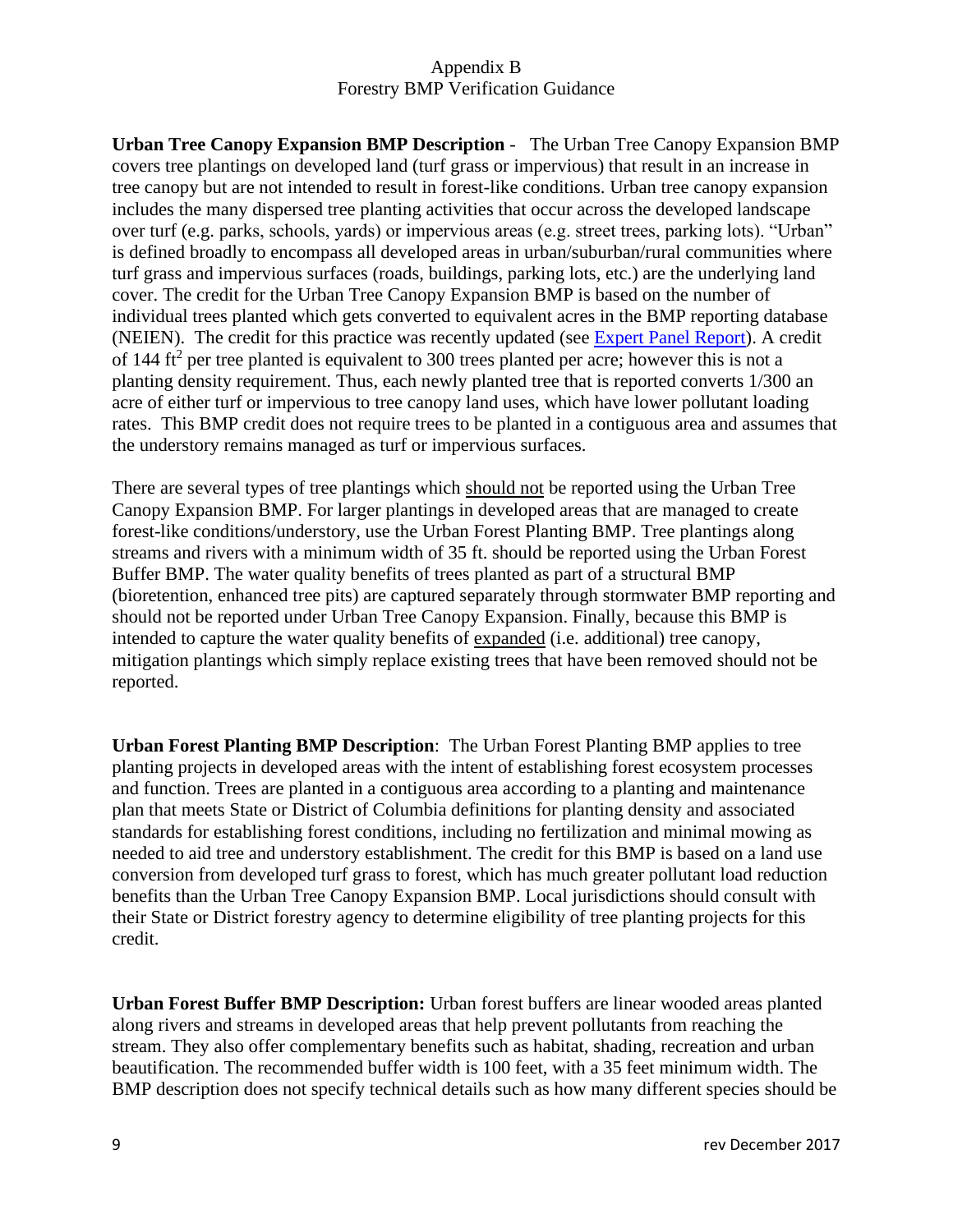planted, but state and local guidelines and requirements should be followed. Buffers in urban areas have a different efficiency than agricultural buffers. Both types of buffers are credited with changing land use to forest. But, because impervious surfaces like roads and parking lots typically route water into storm sewer systems rather than into riparian areas, urban buffers are not expected to treat upland runoff and do not receive the extra credit for this function that agricultural buffers do. "Urban" is defined broadly to encompass all developed, non-agricultural areas in urban/suburban/rural communities where turf grass is the land cover.

**Current Procedures:** At present, reporting of urban forestry practices by jurisdictions is not well-established, and procedures have been limited. In particular, there are questions about follow-up inspections and maintenance after initial planting. Also, there has been no means of assessing that tree planting projects are resulting in a net gain of tree cover.

# **VII. Verification Guidance for Urban Forestry BMPs**

The Urban Stormwater Workgroup BMP verification guidance outlines a number of general principles that apply to Urban Forestry BMPs when used by a locality for stormwater management: 1) verification methods will be appropriate for the level of enforcement (e.g., consent decree or voluntary homeowner practice; 2) maintenance is essential to performance; and 3) BMP reporting must be consistent with the CBP standards.

The Forestry Workgroup adds the following forestry-specific guidance:

# *1. Establish urban forestry partner and support mechanisms*

- For urban forestry BMPs, which are decentralized practices occurring on a mix of public and private lands, a local urban forestry partner improves confidence in tree survival/health and accuracy in tree reporting in a defined locality. An urban forestry partner may be a local government entity, or a non-governmental organization with necessary expertise who works cooperatively with the locality. The partner should be approved by the state forestry agency, which provides oversight and support with training, tools, etc. In turn, local urban forestry partners can provide outreach and technical assistance on urban tree planting, tree care, and other issues that arise.
- Where there are multiple urban forestry partners implementing tree planting BMPs in a given local jurisdiction, a lead reporting partner should be established to coordinate data collection efforts across partners and to ensure that BMPs are not double-counted. For example, a given tree planting project in a city park might be separately tracked by 1) the non-profit who completes the planting, 2) the local government who manages the park, and 3) the state agency who funded the non-profit's tree planting. In such cases, the state forestry agency should work with local partners to confirm a local reporting lead to ensure the project is only reported once to NEIEN for credit.

# *2. Urban forestry partner tracks and reports Urban Tree Canopy Expansion, Urban Forest Planting, and/or Urban Forestry Buffer BMPs in locality*

• For the Urban Tree Canopy Expansion BMP, the urban forestry partner should track 1) number of trees planted, 2) planting date, 3) underlying land cover – turf or impervious,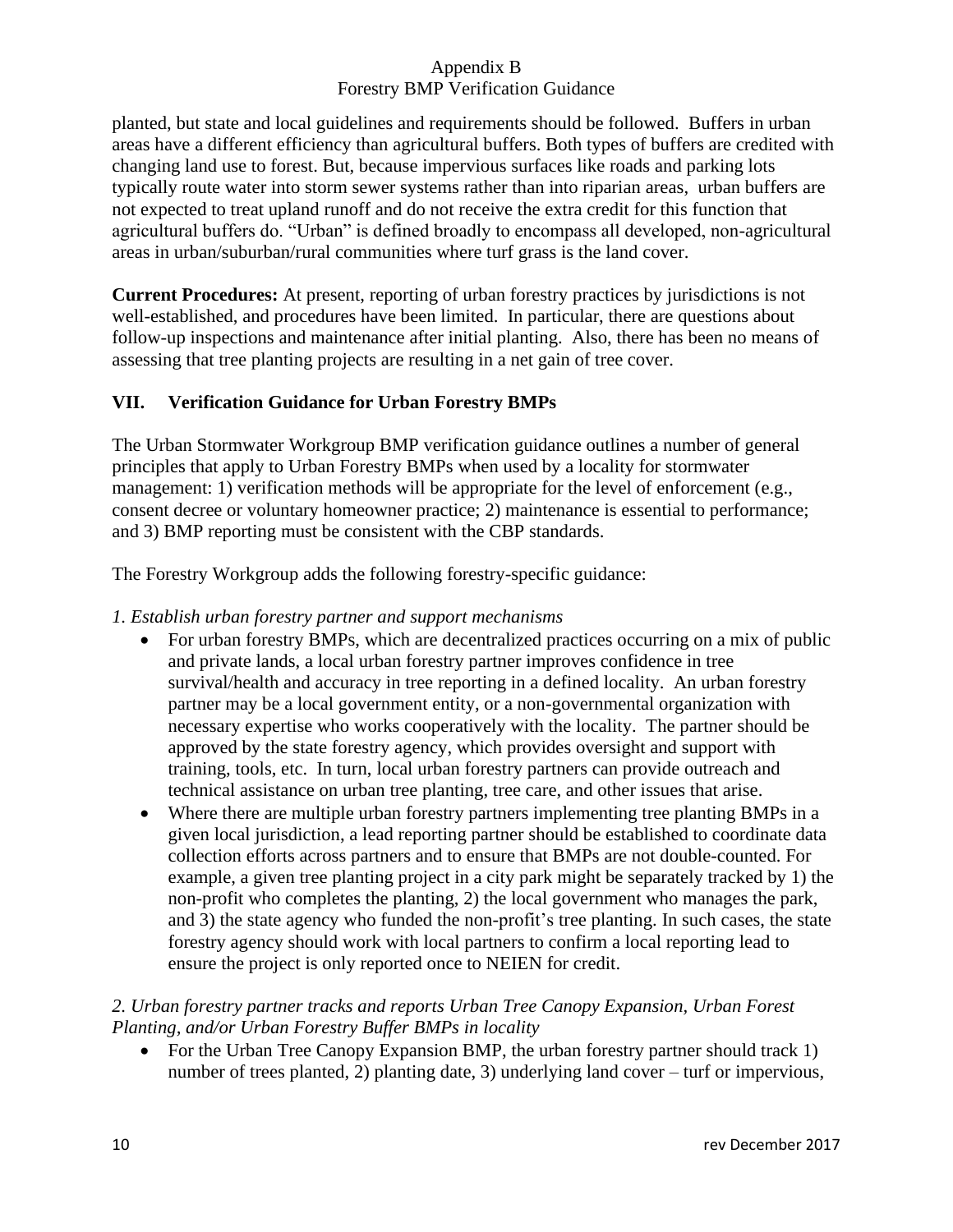# Appendix B

# Forestry BMP Verification Guidance

and 4) location (county and city/town if applicable), as well as any other data required by the state forestry agency.

- For the Urban Forest Planting BMP, the urban forestry partner should track 1) acres of urban forest planted (projects can be a portion of an acre), 2) planting date, and 3) location (county and lat long/address), as well as any other data required by the state forestry agency. The urban forestry partner must keep on file for each reported project a planting and maintenance plan that meets state forestry guidelines for establishing forest conditions (e.g. stocking rate, no fertilizer application, minimal mowing to aid forest establishment).
- For the Urban Forest Buffer BMP, the urban forestry partner should track 1) acres of buffer planted (projects can be a portion of an acre), 2) average buffer width (35 ft. minimum), 3) planting date, and 4) location (county and lat/long) as well as any other data required by the state forestry agency.
- To receive credit for any of these BMPs, plantings should be site-checked by the local urban forestry partner at or after the time of planting to confirm that planting data is captured accurately.
- To credit plantings voluntarily reported by a landowner or other partner and not overseen by the forestry partner, the states or localities should develop a spot-checking/sampling strategy similar to approaches for some other voluntarily-reported urban practices. A 20% spot check is recommended. Based on the results of spot-checking voluntarily reported BMPs, states should consider possible discounting methods to address survival issues or other sources of uncertainty.

## *3. Urban forestry partner should maintain Urban Forestry BMPs*

- New urban plantings can have a high rate of mortality, succumbing to weed competition, dehydration, physical damage, deer browse, or other injury. Depending on the type of planting, regular summer watering, mulching, and/or removal of competing vegetation is often necessary for 1-2 years or longer to ensure successful establishment. Ongoing maintenance after the establishment period is also necessary and should be planned for by the urban forestry partner.
- The Urban Tree Canopy Expansion BMP credit assumes a 5% mortality rate, so urban forestry partners should implement best planting and maintenance practices to achieve this level of survival or better.
- The Urban Forest Planting BMP requires that a tree planting and maintenance plan be followed that meets state guidelines for establishing forest-like conditions (e.g. stocking rate, no post-planting fertilizer application and minimal mowing to aid establishment). Since Urban Forest Planting BMPs are afforded a much higher level of pollution reduction credit than Urban Tree Canopy Expansion, projects need to be monitored to ensure that forest-like conditions are being established and maintained over time.
- The Urban Forest Buffer BMP should be monitored to confirm successful establishment and maintained over time to manage threats such as invasive species and ensure adequate survival/stocking of trees in the long-term.

# *4. Reported practice should represent a net gain in tree canopy/forest cover, verified over the long-term via high resolution land-cover datasets.*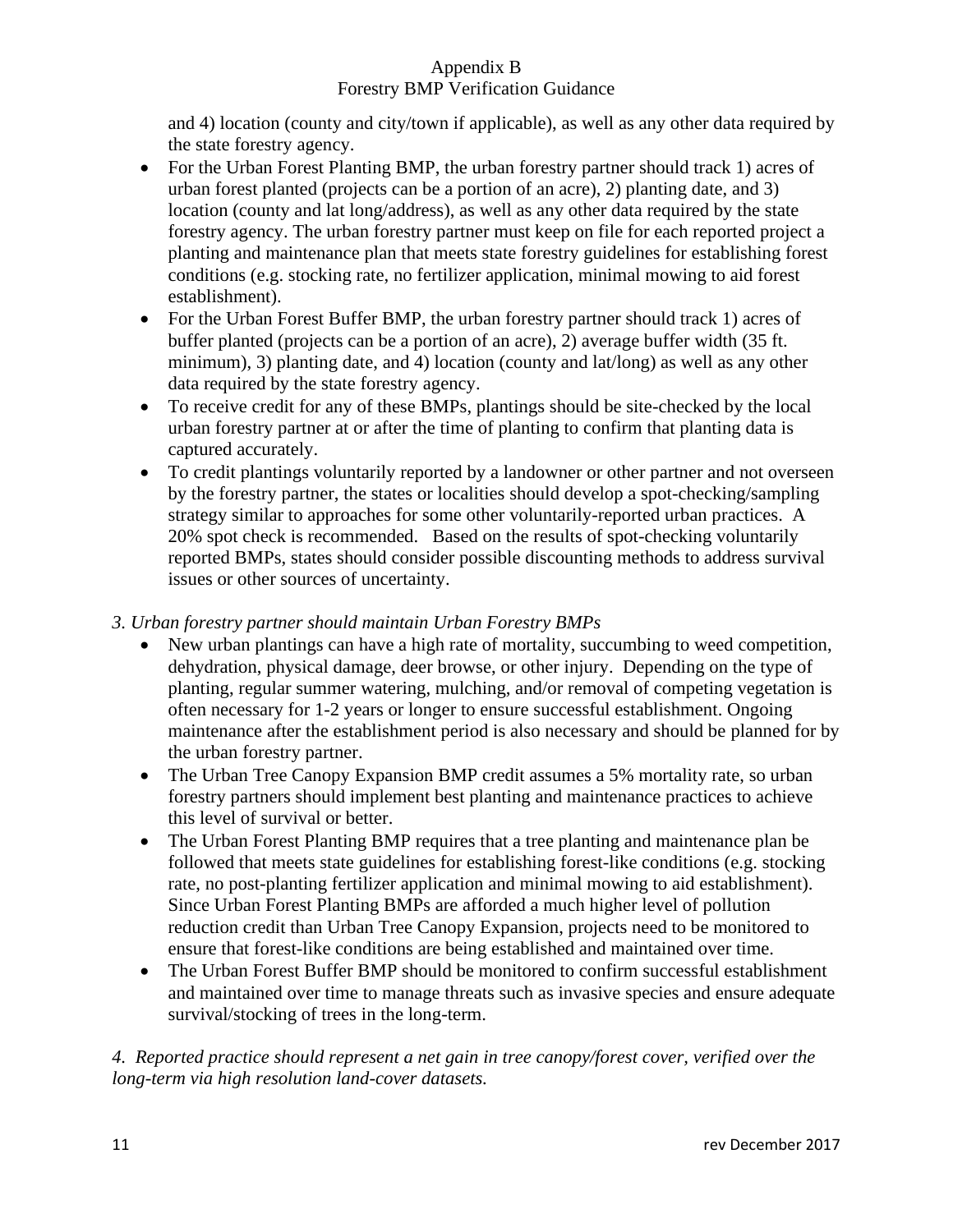- The Urban Tree Canopy, Urban Forest Planting, and Urban Forest Buffer BMPs receive credit for a 15-year period. This is the approximate period of time it takes for newly planted trees to grow large enough to be picked up as tree canopy or forest cover in the high-resolution land use data, as stated in the Urban Tree Canopy Expert Panel Report.
- In 2015, the Chesapeake Bay Program agreed to create high-resolution land-cover and land use datasets that include forest and tree canopy among the land use classes used in the Chesapeake Bay modeling tools. These land cover/land use datasets will be updated periodically (e.g., every 5 years or so) to reflect the latest on-the-ground conditions. Thus, the ultimate verification of urban forestry BMPs will be accomplished through the gains and losses in tree canopy and forest that are picked up in the land cover data.
- After the 15 years of BMP credit, successful plantings will continue to receive credit as captured in the updated tree canopy/forest land use data, which are modeled with the same pollutant reduction rates as the BMPs. One exception is the Urban Forest Buffer BMP which is assigned additional pollutant reduction efficiencies above and beyond the forest land use credit. After 15 years, successful Urban Forest Buffer plantings should be picked up and automatically credited in the forest land use data, but for jurisdictions to receive the additional pollutant reduction efficiencies of the BMP, the BMP must be verified in the field and reported to the model as such.

## *5. State oversight of reporting localities*

To provide accountability, state forestry agencies regularly spot-check a subset of a locality/urban forest partner BMP project files for accuracy and thoroughness. This may also entail site visits to tree planting sites on record for Urban Tree Canopy Expansion, Urban Forest Planting, and Urban Forest Buffers The state oversight process needs to be transparent and publicly accessible so that NGOs, watershed groups and other stakeholders can be confident that BMP implementation is real. An oversight report should be communicated with the locality/urban forest partner to underscore what is being done well and what needs improvement. Using an adaptive management approach, verification efforts should identify improvements in planting, maintenance, and reporting practices to be incorporated into future verification guidance and protocols. The state forestry agency should coordinate with the state MS4 oversight program, where local partners are implementing tree planting BMPs regulated by that program.

# **VIII. Background on Forest Harvesting BMPs**

**Forest Harvest BMPs Description**: Forest harvesting practices are a suite of BMPs that minimize the environmental impacts of logging, including road building and site preparation. These practices can greatly reduce the suspended sediments and other pollutants that can enter waterways as a result of timber operations. The CB model currently assumes an average of 1% of forest is harvested in any given year, unless more accurate data are supplied by the state. The modeled pollution load from forest harvesting is reduced based on the annual number of acres of forest harvesting BMPs reported.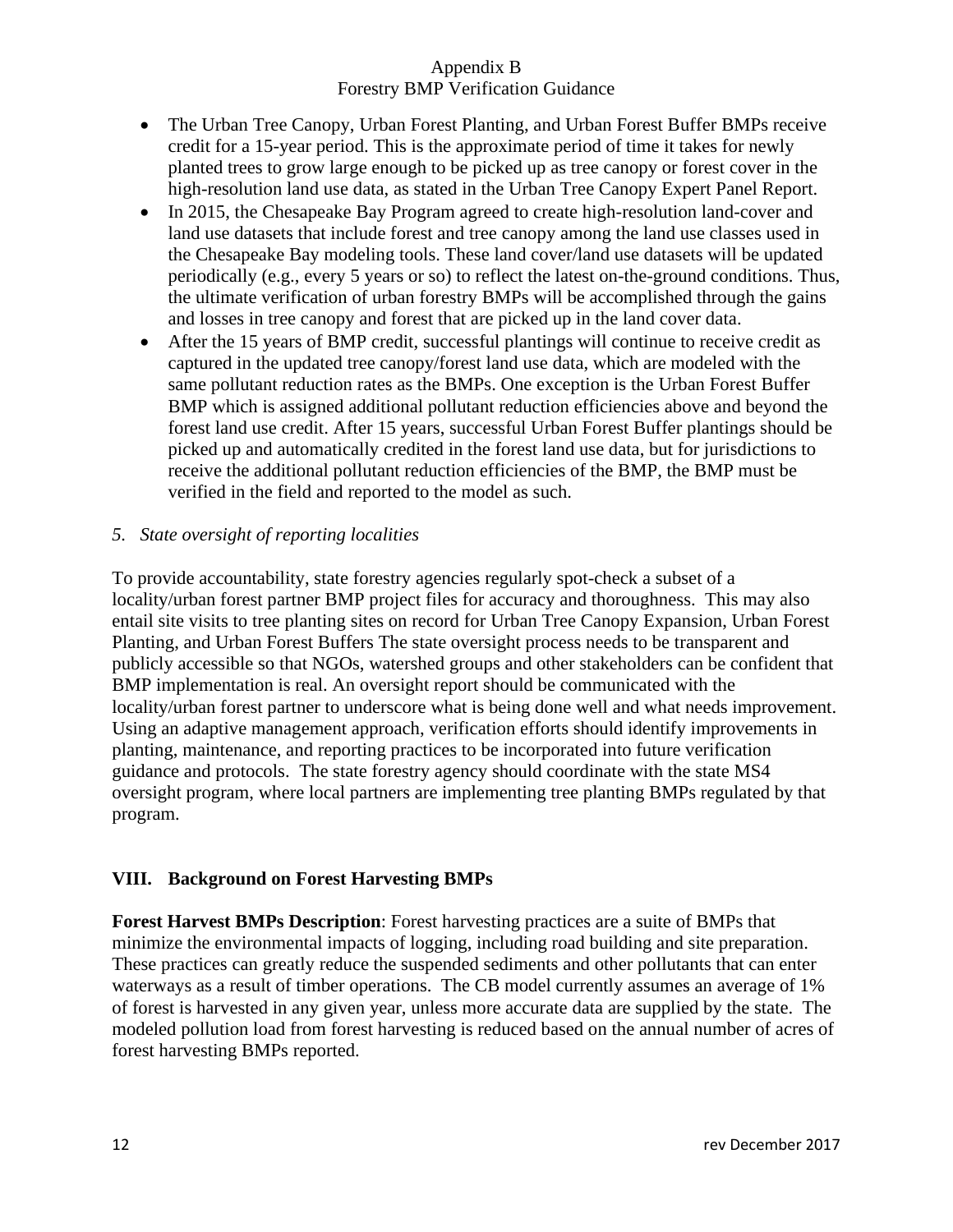**Current procedure**: All States have adopted recommended BMPs for timber harvesting and forest management activities (also called Silvicultural BMPs) that have the potential to impact water quality. These water quality BMPs have common elements although they may vary from state-to-state and their use is site dependent. For the purposes of monitoring, BMPs are grouped by area of concern such as:

- Roads and timber loading areas
- Stream crossings
- Stream Management Zones or Riparian areas
- Wetlands
- Use of chemicals

Consistent and reliable data on the use and effectiveness of forest harvest BMPs are the most important evidence of a state's compliance with the Clean Water Act during timber harvest, and extensive protocols are available for monitoring (Welsh et al. 2006, Southern Group of State Foresters 2008). Such monitoring may be part of a state's nonpoint source management program, Sec. 319 of the Clean Water Act. EPA approves state harvesting guidelines which considers forest harvest BMP compliance to be voluntary when coupled with education and monitoring (West Virginia, where BMP compliance is mandatory, is an exception).

On-site visits of harvesting operations are routinely made by state agency foresters in most parts of the Bay watershed. If the forestry agency does not receive permission to access harvest sites and is not the authorized agency, request certification from the authorized agency. BMPs are widely implemented in practice and crediting should have every opportunity to be verified and credited.

Some forest harvesting BMPs are designed to have a short life—only for the duration of the harvest operation (e.g., temporary stream crossings), while others are intended to last several years-- until the forest grows back (e.g., erosion control plantings).

**Public Land vs. Private Land:** In some states, forest harvesting is closely controlled and monitored on both public and private land. Other states control harvesting on public lands and can thus monitor BMP implementation there, but have no accessible record of where private forests are being harvested or what BMPs are used during those harvests. Public forests in all states are typically models in following BMPs, and many in the watershed comply with thirdparty certification programs such as Forest Stewardship Council to minimize impact. Only a small percentage (~4-8%) of private forest lands ascribe to third-party certification (through American Tree Farm membership or on their own).

As roughly 95% of harvesting is on private lands, it is important to apply the following verification guidelines to those lands. In some states, there is no authority for state forestry agents to access private lands after harvest. If states are not able to obtain permission to check enough randomly selected privately-owned harvesting sites, no forest harvesting BMP credit can be sought for those lands.

# **IX. Verification Guidance for Forest Harvesting BMPs**